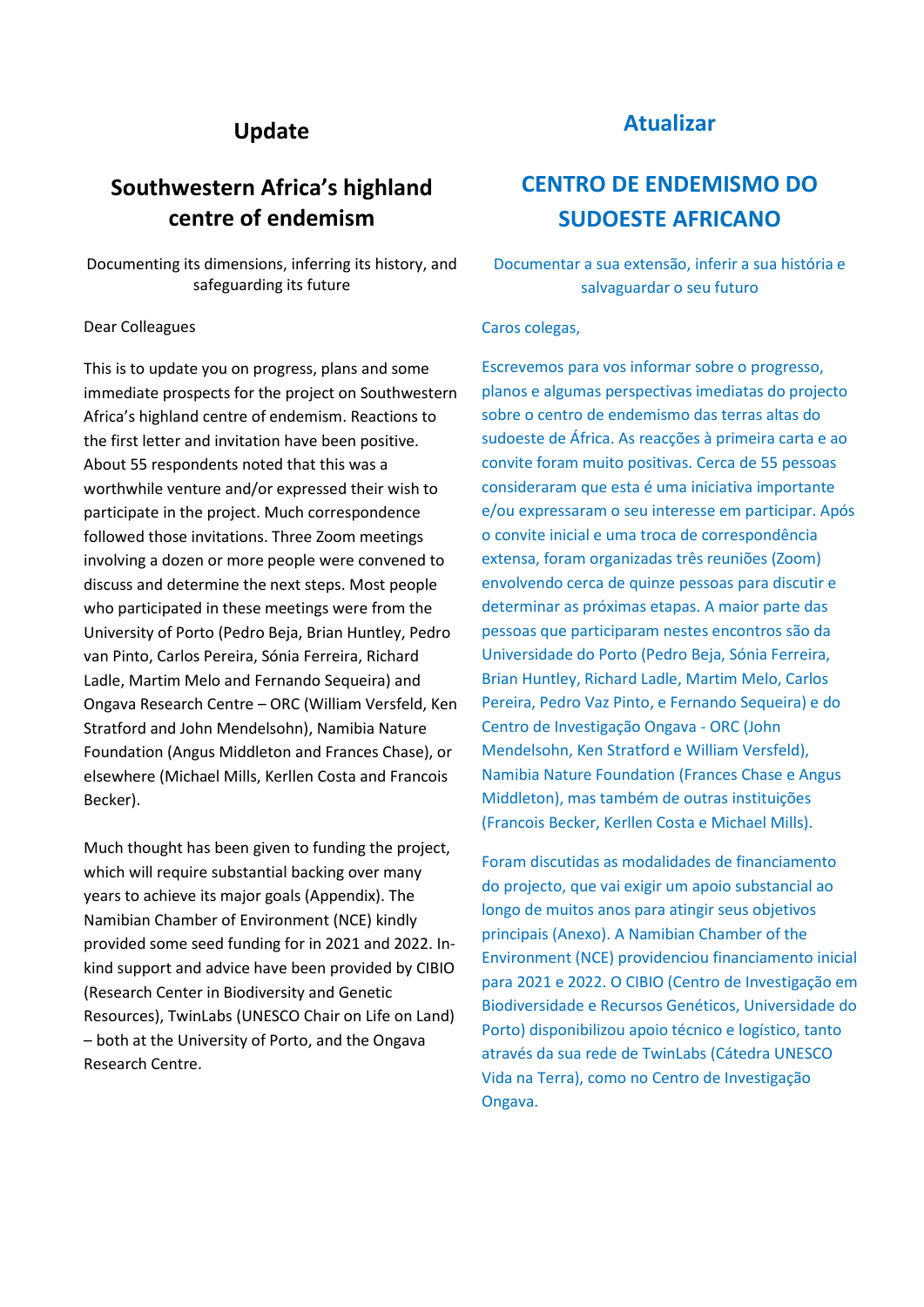It was agreed that the production of a review of what is known and not known of the occurrence, distribution, evolution and genetic diversity of endemics in the highland biota would be a useful first step. About 30 provisional chapters and their authors have been identified. They will be invited to start preparing their contributions within the next two weeks. John Mendelsohn and Pedro van Pinto will edit the review.

It was also agreed that meetings to gather participants and momentum in Angola and Namibia would be held in Lubango and Windhoek, respectively; probably in March 2022.

In addition, ORC will initiate case studies of two plant and two animal groups to assess genetic variation within and between populations to clarify their taxonomy and understand their phylogeny and phylogeography. The groups are: *Commiphora* and *Petalidium* (plants) and hyraxes and *Afroedura*  geckos.

## Sincerely

Pedro Beja, Martim Melo, John Mendelsohn, Carlos Pereira, Ken Stratford, Pedro Vaz Pinto and William Versfeld (listed alphabetically)

Concordou-se que o primeiro passo fosse a publicação de uma revisão do que se sabe e do que não se sabe sobre a ocorrência, distribuição, evolução e diversidade genética das espécies endémicas das terras altas do sudoeste de Angola. Foram identificados cerca de 30 capítulos provisórios e os seus autores que serão convidados a começar a preparar as suas contribuições nas próximas duas semanas. John Mendelsohn e Pedro van Pinto serão os editores.

Foi acordado que as reuniões inaugurais para lançar o projecto terão lugar em Angola (Lubango) e na Namíbia (Windhoek), provavelmente em Março de 2022. Estes encontros terão como objectivos reunir os participantes, preparar linhas orientadoras e planos de acção, e apresentar a iniciativa a um leque mais vasto de instituições.

Entretanto, o ORC vai iniciar estudos sobre dois grupos de plantas (*Commiphora* e *Petalidium*) e dois grupos animais (damãos, *Procavia*, e lagartixas do género *Afroedura*) para inferir a sua história (filogenia e filogeografia) e a esclarecer sua taxonomia a partir de estimativas da variação genética dentro e entre as populações desta região.

Com os melhores cumprimentos,

Pedro Beja, Martim Melo, John Mendelsohn, Carlos Pereira, Ken Stratford, Pedro Vaz Pinto and William Versfeld (ordem alfabética)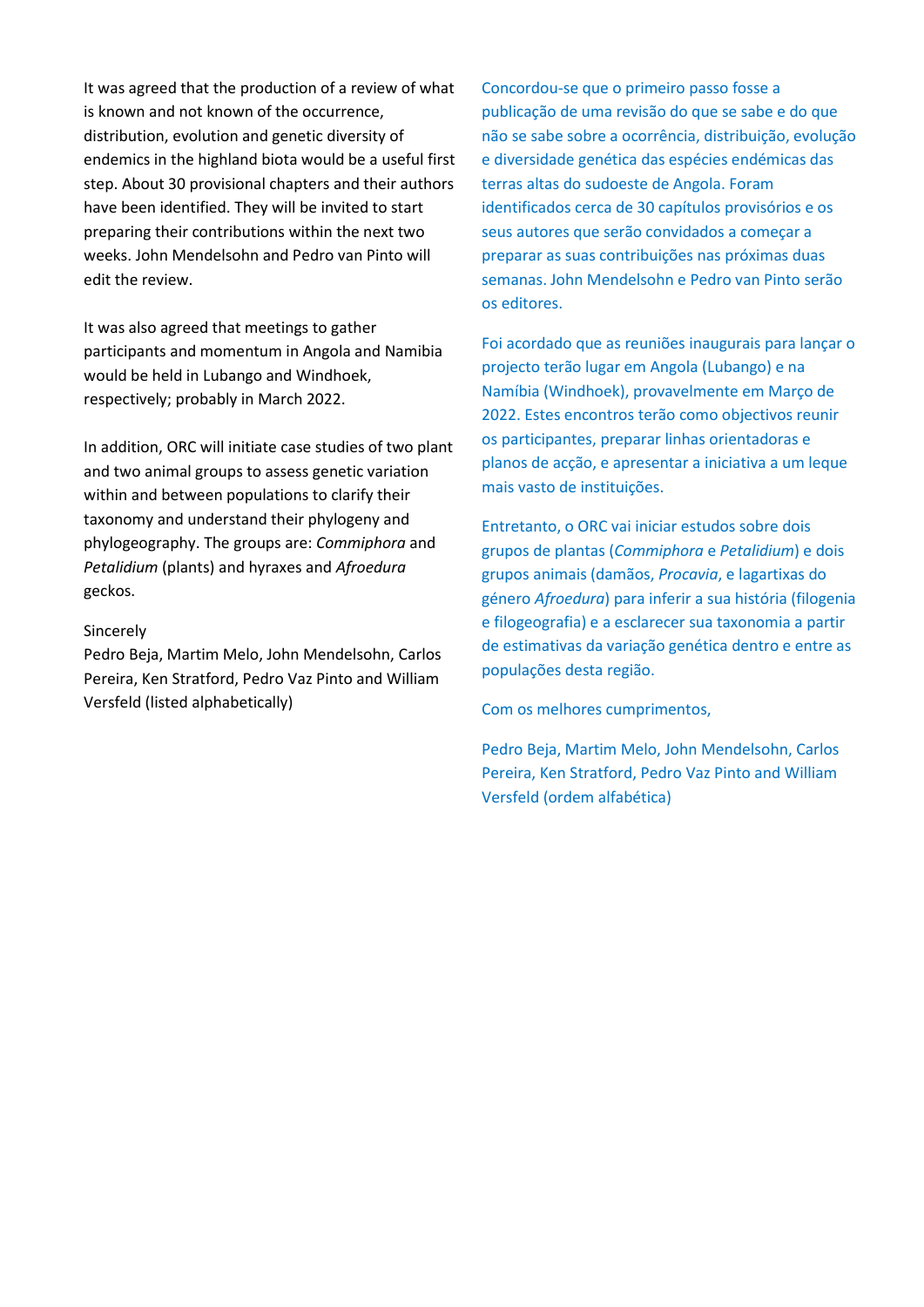**Appendix. The goals of the Southwestern Africa's highland centre of endemism project**

- 1. **Document the occurrence of endemics and patterns of endemism on highlands in Angola and Namibia.** Field surveys focussing on potential endemics in groups of particular interest will be conducted on a wide range of highlands across southwestern Africa. Additional information will be drawn from the literature, specimen collections and published databases. Much of this existing information will be reviewed and synthesised in the proposed review volume.
- 2. **Refine the taxonomy of potential endemics, understand their evolutionary histories and relationships, and identify likely refugia.** In addition to using conventional analyses of phenotypic features, the project will use molecular tools to gather phylogenetic, phylogeographical and taxonomic information.
- **3. Record and understand land-uses and socioeconomic conditions on and around highlands in Namibia and Angola to identify threats and opportunities for improved conservation measures.** Information to be collected during field surveys and from selected informants, publications, survey databases, and geographical data sets, including remote sensing imagery.
- **4. Develop conservation priorities and measures to promote sustainable development.** Information collected for the purposes described above will be analysed, synthesised and distributed in various media to multiple audiences to generate interest and tangible developments aimed at securing the future of endemics in the highlands of southwestern Africa.

#### **Maps on the next pages:**

These working maps of highlands between the Congo and Orange Rivers were constructed using these guidelines:

- Inselbergs are free-standing hills or mountains that rise at least 200 metres above the surrounding highlands;
- Plateaus are broad areas of flat or hilly ground above 1,600 metres above sea level. Free-standing inselbergs on top of the plateaus were identified as well.
- Escarpments are narrow areas with steep slopes on the western margins of the plateaus.

### **ANEXO. OBJECTIVOS GERAIS**

- 1. Documentar a ocorrência de espécies e subespécies endémicas na região de forma a descrever os padrões de endemismo nas terras altas de Angola e da Namíbia. Trabalho de campo em grupos de interesse especial serão conduzidos de forma cobrir a maior parte da região. Informação adicional será obtida na literatura, em colecções museológicas e herbários, e em bases de dados. Grande parte desta informação já disponível, mas dispersa, será revista e sintetizada na publicação que se encontra em preparação.
- 2. Inferir a origem e história evolutiva dos grupos endémicos das terras altas do sudoeste africano – permitindo rever a sua taxonomia e identificar os centros de diversificação e refúgios principais. O projecto irá combinar análises convencionais de características fenotípicas, com o uso de ferramentas moleculares que permitirão olhar para o passado.
- 3. Documentar e compreender os diferentes usos da terra e as condições socioeconómicas nas terras altas da Namíbia e de Angola de forma a identificar as ameaças e as oportunidades para implementação de medidas de conservação e desenvolvimento sustentável eficazes. Os dados serão obtidos a partir de trabalho campo, de contactos no terreno, publicações, bases de dados de ordenamento do território, incluindo o uso de imagens de detecção remota.
- 4. Identificar as prioridades de conservação da biodiversidade e desenvolver medidas para promover o desenvolvimento sustentável. As informações obtidas para os três pontos anteriores serão analisadas e sintetizadas de forma a serem partilhadas com as instituições regionais e junto a vários públicos para gerar o interesse que conduza a desenvolvimentos tangíveis com o objetivo de garantir o futuro das pessoas e da biodiversidade endémica das terras altas do sudoeste da África.

#### **Mapas nas próximas páginas:**

Estes mapas de trabalho das terras altas entre os rios Congo e Orange foram construídos usando os seguintes parâmetros:

• Inselbergs foram definidos como colinas ou montanhas independentes que se elevam pelo menos 200 metros acima das terras altas circundantes;

• Planaltos são áreas vastas de terreno plano, ou com colinas, acima de 1.600 metros acima do nível do mar. Inselbergs isolados dentro dos planaltos também foram identificados.

• Escarpas são áreas estreitas com declives acentuados nas margens ocidentais dos planaltos.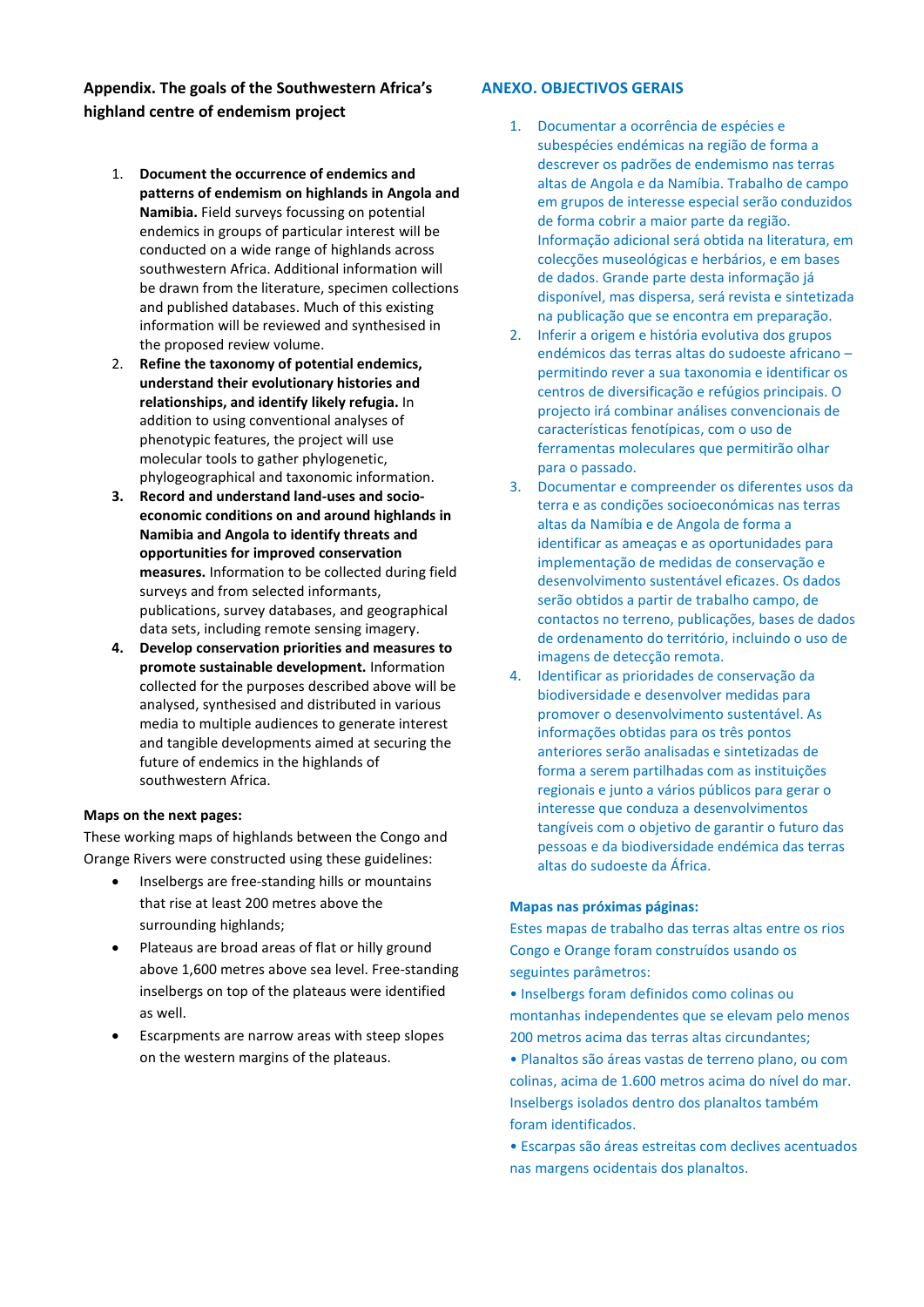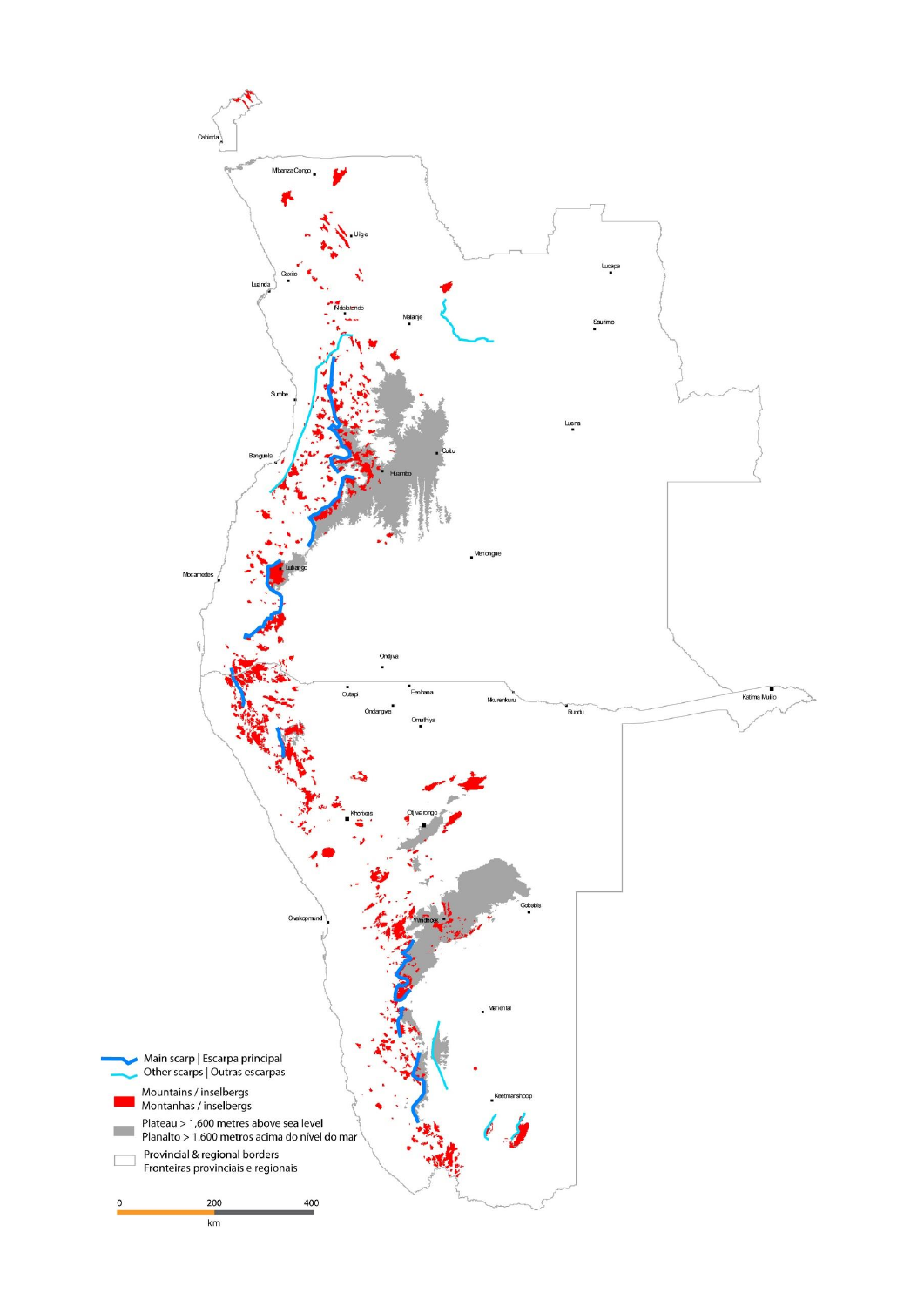